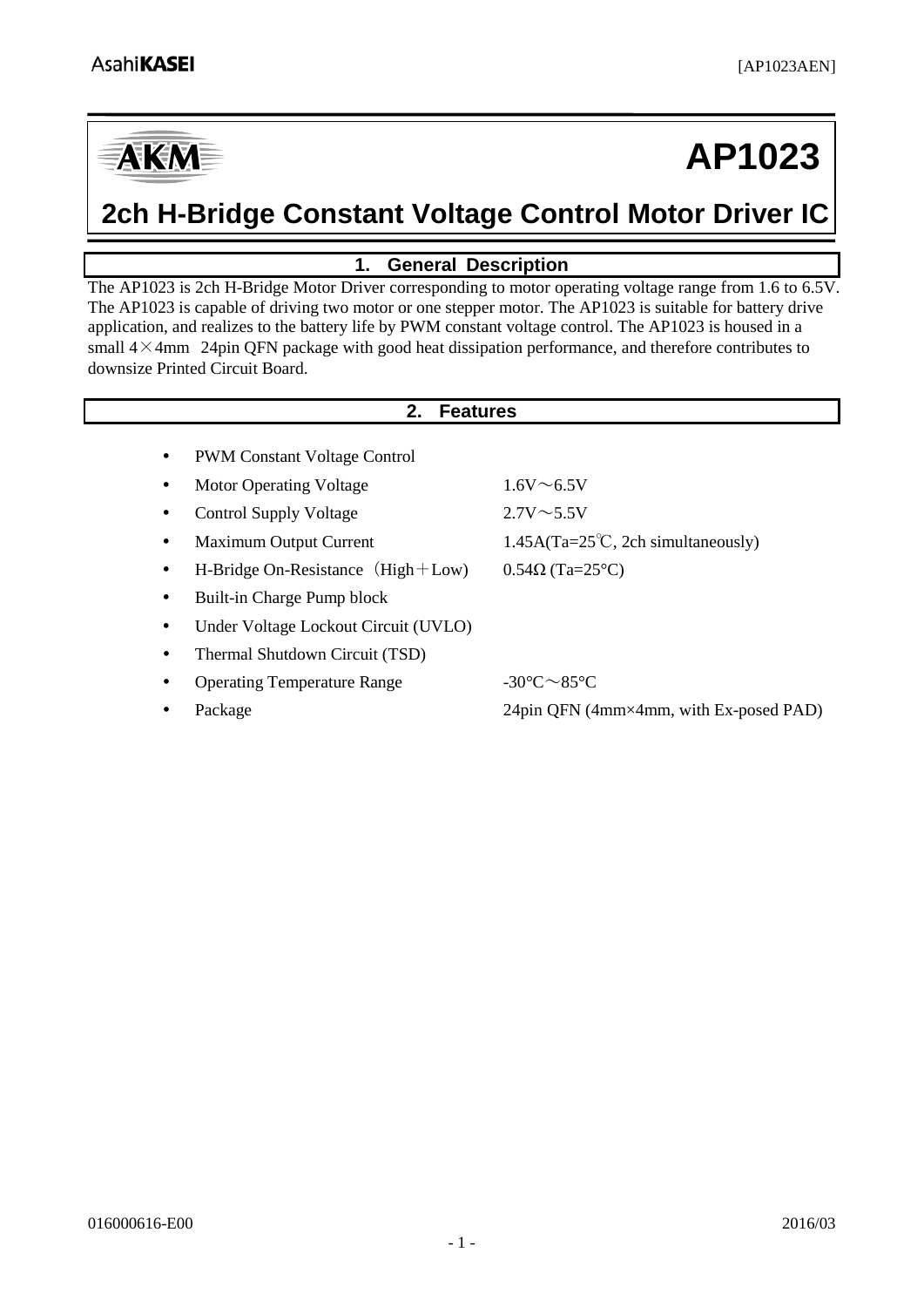# 3. Table of Contents

<span id="page-1-0"></span>

| 1.<br>2.<br>3. |  |  |  |  |  |
|----------------|--|--|--|--|--|
| 4.             |  |  |  |  |  |
|                |  |  |  |  |  |
|                |  |  |  |  |  |
| 5.             |  |  |  |  |  |
| 6.             |  |  |  |  |  |
|                |  |  |  |  |  |
|                |  |  |  |  |  |
| 7.             |  |  |  |  |  |
| 8.             |  |  |  |  |  |
| 9.             |  |  |  |  |  |
| 10.            |  |  |  |  |  |
| 10.1           |  |  |  |  |  |
| 10.2           |  |  |  |  |  |
| 10.3           |  |  |  |  |  |
| 11             |  |  |  |  |  |
|                |  |  |  |  |  |
| 12.            |  |  |  |  |  |
|                |  |  |  |  |  |
|                |  |  |  |  |  |
|                |  |  |  |  |  |
| 13.            |  |  |  |  |  |
|                |  |  |  |  |  |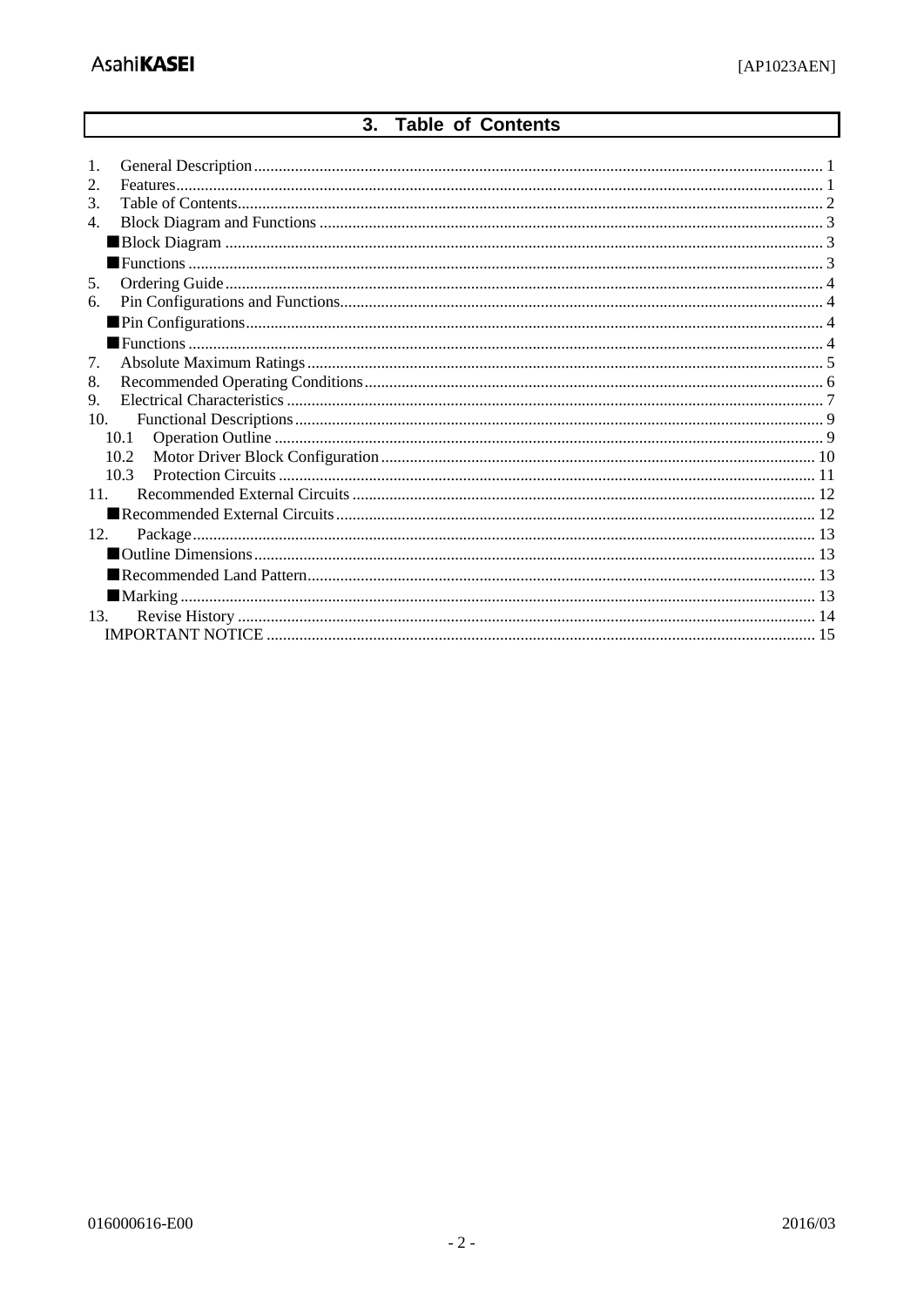# **4. Block Diagram and Functions**

### <span id="page-2-1"></span><span id="page-2-0"></span>**■Block Diagram**



Figure 1. Block Diagram

#### <span id="page-2-2"></span>**■Functions**

<span id="page-2-3"></span>

| N <sub>o</sub> | <b>Block Name</b>            | Function                                                                                                                                                       |
|----------------|------------------------------|----------------------------------------------------------------------------------------------------------------------------------------------------------------|
|                | <b>Charge Pump</b>           | Generate High side Gate drive Voltage.                                                                                                                         |
| $\overline{2}$ | <b>VREF</b>                  | Output Reference Voltage. It uses PWM Constant Voltage Setting pin, VSET.                                                                                      |
| 3              | Saw-Tooth OSC                | According to input signal and VSET setting Voltage, VM voltage, the AP1023<br>generates PWM control signal and supplies H-Bridge Control Circuit.              |
| 4              | <b>UVLO</b>                  | If VC voltage is lower than 2.2V (typ.) at the starting, the H-Bridge output is the<br>$Hi-Z.$                                                                 |
| 5              | <b>TSD</b>                   | If the internal temperature of the IC (Tj) reaches 175 °C (typ.), the H-Bridge outputs<br>Hi-Z.                                                                |
| 6              | <b>Control Circuit</b>       | Every block is controlled by signal of Input terminal.<br>When UVLO and TSD operate at the abnormal operation, every block is stopped.                         |
|                | H-Bridge Control<br>Circuit  | According to information from Control Circuit and PWM control setting (M0, M1),<br>PWM Constant Voltage (VSET), the AP1023 generates signal to drive H-Bridge. |
| 8              | <b>LDMOS</b><br>H-Bridge1, 2 | H-Bridge is configured by Hi-Side(TOP) and Lo-Side(BOT) Nch-MOSFET.                                                                                            |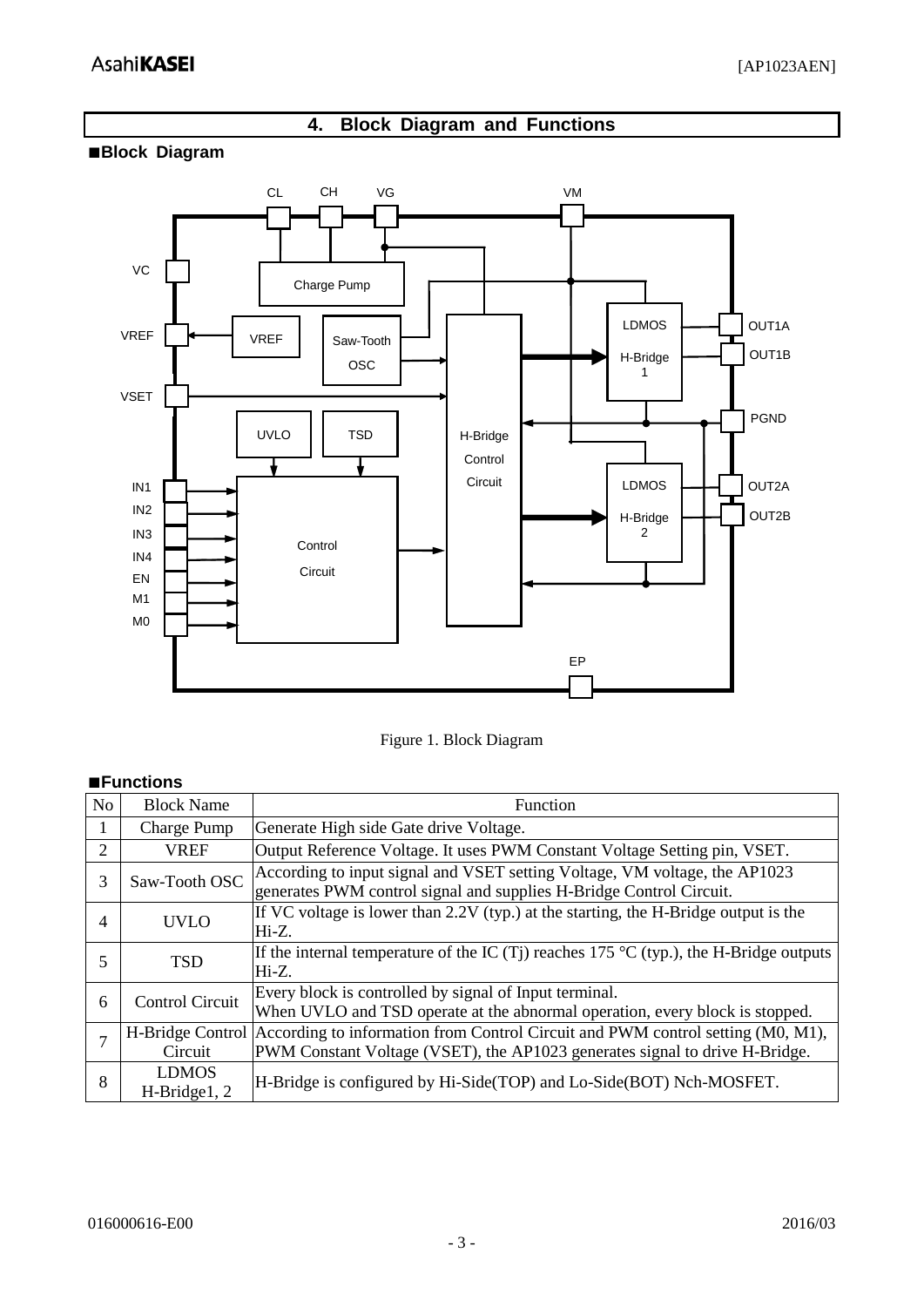### **5. Ordering Guide**

AP1023AEN  $-30^{\circ}$ C $\sim$ 85°C 24-pin QFN

# **6. Pin Configurations and Functions**

#### <span id="page-3-1"></span><span id="page-3-0"></span>**■Pin Configurations**



Exposed PAD must be connected to GND.

#### <span id="page-3-2"></span>**■Functions**

| Pin Number | Pin Name       | $\rm LO$     | Functions                                                       | <b>Notes</b>                             |
|------------|----------------|--------------|-----------------------------------------------------------------|------------------------------------------|
| 1,2        | OUT1B          | $\Omega$     | Motor Driver Output                                             |                                          |
| 3          | VG             | $\rm LO$     | Connect Terminal for Stabilizing Capacitor.                     |                                          |
| 4          | <b>CH</b>      | $\rm LO$     | Connect Terminal for Charge Pump Capacitor.                     |                                          |
| 5          | <b>CL</b>      | $\rm LO$     | Connect Terminal for Charge Pump Capacitor.                     |                                          |
| 6          | <b>VC</b>      | $\mathbf{P}$ | <b>Control Power Supply</b>                                     |                                          |
| 7          | IN1            | I            | Control Signal Input                                            | Built-in 200kΩ Pull-down                 |
| 8          | IN2            | I            | Control Signal Input                                            | Built-in 200kΩ Pull-down                 |
| 9          | IN3            | I            | Control Signal Input                                            | Built-in 200kΩ Pull-down                 |
| 10         | IN4            | I            | Control Signal Input                                            | Built-in 200kΩ Pull-down                 |
| 11         | <b>VREF</b>    | $\mathbf{O}$ | <b>Output Terminal of Reference Voltage</b>                     |                                          |
| 12         | <b>VSET</b>    | I            | <b>Constant Voltage Analog input</b>                            |                                          |
| 13         | <b>GND</b>     | $\mathbf{P}$ | Ground                                                          |                                          |
| 14         | EN             | I            | Enable Signal Input                                             | Built-in $200k\Omega$ Pull-down          |
| 15         | M <sub>0</sub> | $\mathbf I$  | Constant Voltage magnification setting Input $(x1, x2)$         | Built-in 200kΩ Pull-down                 |
| 16         | M <sub>1</sub> | I            | Driver control setting Input<br>(Two Phase-excitation, Generic) | Built-in 200kΩ Pull-down                 |
| 17,18      | OUT2B          | $\mathbf{O}$ | Motor Driver Output                                             |                                          |
| 19,20      | OUT2A          | $\Omega$     | Motor Driver Output                                             |                                          |
| 21,22      | VM             | $\mathbf{P}$ | Motor Power Supply                                              |                                          |
| 23,24      | OUT1A          | $\mathbf{O}$ | Motor Driver Output                                             |                                          |
| $\rm EP$   | <b>PGND</b>    | $\mathbf{P}$ | Power Ground, Ex-posed Pad                                      | PGND and EP are shorted<br>on the frame. |

Note 1. I(Input pin), O(Output pin), P(Power pin), I/O(Input/Output pin)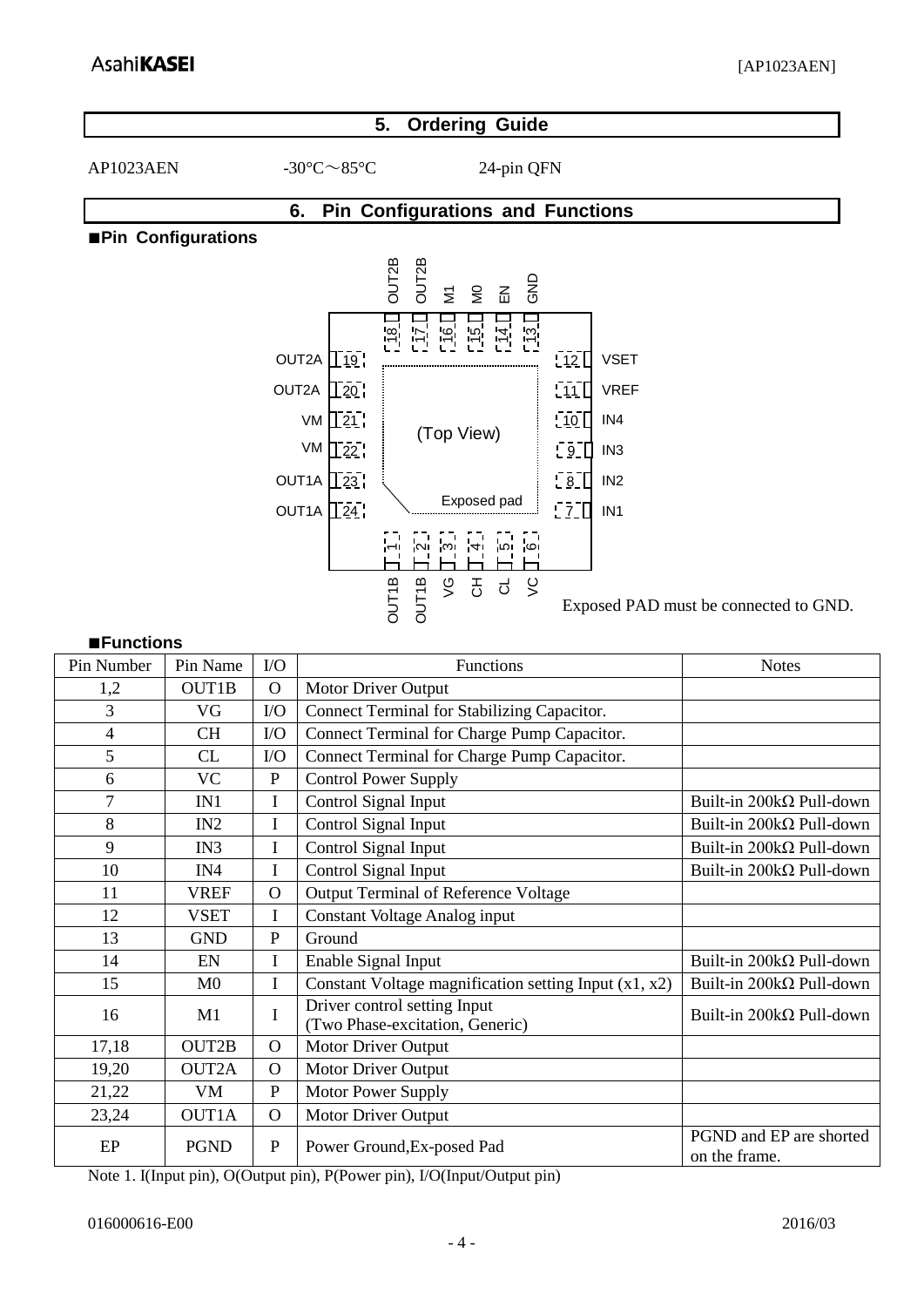<span id="page-4-0"></span>

| Parameter                                                  | Symbol             | min                      | max       | Unit            | Condition                                                                             |
|------------------------------------------------------------|--------------------|--------------------------|-----------|-----------------|---------------------------------------------------------------------------------------|
|                                                            |                    |                          |           |                 |                                                                                       |
| <b>Control Supply Voltage</b>                              | VC.                | $-0.5$                   | 6.0       | V               |                                                                                       |
| <b>Motor Operating Voltage</b>                             | VM                 | $-0.5$                   | 7.0       | V               |                                                                                       |
| VC Level Terminal Voltage<br>(INn, VREF, VSET, M1, M0, EN) | Vterm1             | $-0.5$                   | <b>VC</b> | V               |                                                                                       |
| <b>VM Level Terminal Voltage</b><br>(OUTnA, OUTnB,CL)      | Vterm <sub>2</sub> | $-0.5$                   | VM.       | V               |                                                                                       |
| VC+VM Level Terminal Voltage<br>(CH,VG)                    | Vterm <sub>3</sub> | $-0.5$                   | 13.0      | V               |                                                                                       |
|                                                            |                    | $\overline{\phantom{a}}$ | 1.35      | $\mathsf{A}$    | Ta= $85^{\circ}$ C, 1ch<br>(Note 3)                                                   |
| Maximum Output Current                                     | <b>Iload</b>       |                          | 0.95      | $A$ /ch         | Ta= $85^{\circ}$ C,<br>2ch simultaneously<br>(Note $3$ , Note 4)                      |
| Power Dissipation                                          | <b>PD</b>          |                          | 3.125     | W               | Thermal shutdown detection<br>Temperature: $Tj=150^{\circ}C$ ,<br>(Note $3$ , Note 4) |
| <b>Junction Temperature</b>                                | Ti                 |                          | 150       | $\rm ^{\circ}C$ |                                                                                       |
| <b>Storage Temperature</b>                                 | <b>Tstg</b>        | $-40$                    | 150       | $\rm ^{\circ}C$ |                                                                                       |

# **7. Absolute Maximum Ratings**

Note 2.All above voltages are with respect to GND=PGND=0V. GND and PGND must be connected to a ground plane.

<span id="page-4-2"></span>Note 3. For Power Dissipation, the output current rating may be limited by duty cycle, Ta, and PCB board heat sinking design.

<span id="page-4-3"></span>Note 4.A 4-layer board is used.  $R_{\theta JA} = 40^{\circ}$ C/W.



Figure 2. Maximum Power Dissipation

<span id="page-4-1"></span>WARNING: Operation at or beyond these limits may result in permanent damage to the device. Normal operation is not guaranteed at these extremes.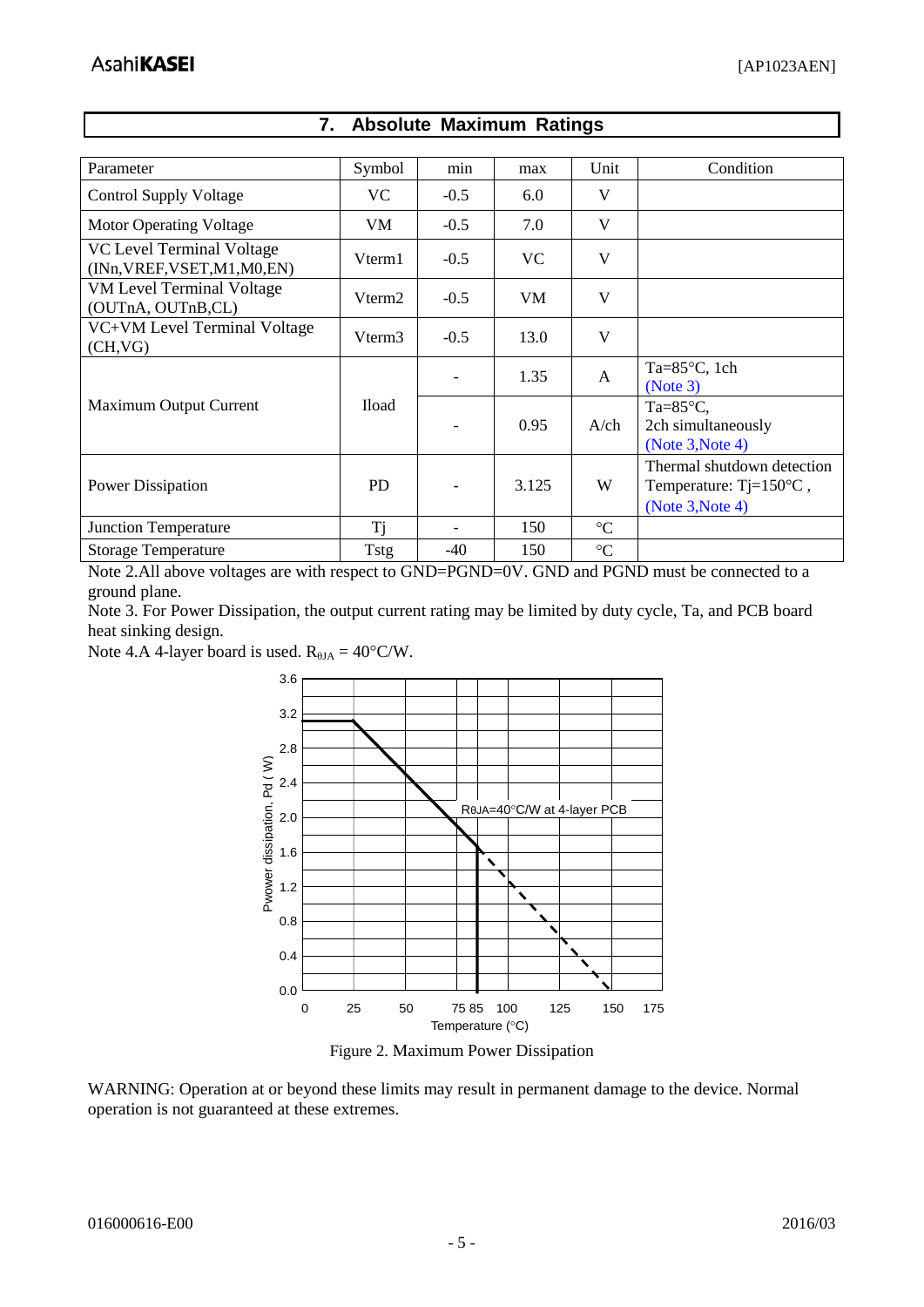# **8. Recommended Operating Conditions**

|                                    |        |                          |                          |     |                 | $1a-2J$ C, unless otherwise specified. |
|------------------------------------|--------|--------------------------|--------------------------|-----|-----------------|----------------------------------------|
| Parameter                          | Symbol | min                      | typ                      | max | Unit            | Condition                              |
| Motor Operating Voltage            | VM     | 1.6                      | 5.0                      | 6.5 | V               |                                        |
| <b>Control Supply Voltage</b>      | VC     | 2.7                      | 3.0                      | 5.5 | V               |                                        |
| <b>Input Frequency Range</b>       | Fin    | $\overline{\phantom{0}}$ |                          |     | kHz             | $M1 = "L", IN1,2$                      |
| <b>VSET</b> terminal Voltage       | VSET   | 0.5                      |                          | VС  | $\mathbf{V}$    |                                        |
| <b>Operating Temperature Range</b> | Ta     | -30                      | $\overline{\phantom{0}}$ | 85  | $\rm ^{\circ}C$ |                                        |

 $(Ta=25\degree C)$  unless otherwise specified.)

WARNING: The maximum ratings are the absolute limitation values with the possibility of the IC breakage. When the operation exceeds this standard quality cannot be guaranteed.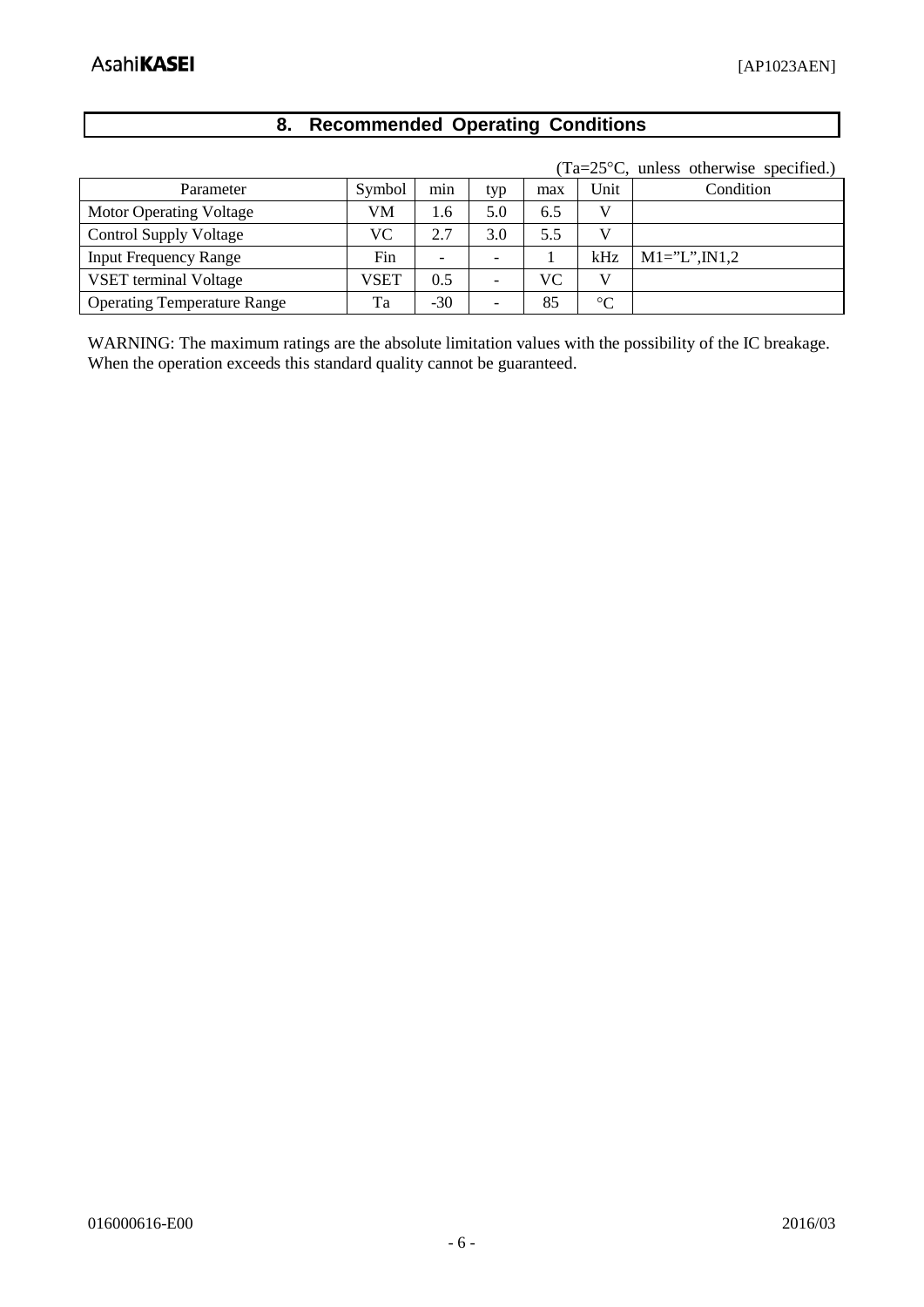<span id="page-6-0"></span>

| <b>Electrical Characteristics</b><br>9.       |                          |                                                           |                          |                          |                          |                 |  |  |
|-----------------------------------------------|--------------------------|-----------------------------------------------------------|--------------------------|--------------------------|--------------------------|-----------------|--|--|
|                                               |                          | (Ta=+25°C, VM=3.0V, VC=3.3V, unless otherwise specified.) |                          |                          |                          |                 |  |  |
| Parameter                                     | Symbol                   | Condition                                                 | min                      | typ                      | max                      | Unit            |  |  |
| Quiescent Current                             |                          |                                                           |                          |                          |                          |                 |  |  |
| VC Quiescent Current at the time              |                          | $IN=All$ "L"                                              |                          |                          | $\mathbf{1}$             |                 |  |  |
| of Power Save                                 | <b>I</b> VCOFF           |                                                           | $\overline{\phantom{a}}$ | $\overline{\phantom{0}}$ |                          | $\mu A$         |  |  |
| VM Quiescent Current at the time              |                          |                                                           |                          |                          |                          |                 |  |  |
| of Power Save                                 | <b>I</b> VMOFF           | IN=All "L"                                                |                          |                          | $\mathbf{1}$             | $\mu A$         |  |  |
| VC Quiescent Current at the time of           |                          |                                                           |                          |                          |                          |                 |  |  |
| Operating                                     | $\mathbf{I}_{\text{VC}}$ |                                                           | $\overline{\phantom{a}}$ | 0.45                     | 1.0                      | mA              |  |  |
| <b>Charge Pump</b>                            |                          |                                                           |                          |                          |                          |                 |  |  |
| <b>Charge Pump Voltage</b>                    | VG                       | $VG = VM+VC$ , Iload=0A                                   | $\overline{\phantom{a}}$ | $\overline{\phantom{a}}$ | 6.3                      | V               |  |  |
| Charge Pump Rise Time                         | tVGON                    | Charge-Pump: $VC > VC_{UV}$                               | $\overline{a}$           | 0.3                      | 3.0                      | ms              |  |  |
| H-Bridge                                      |                          |                                                           |                          |                          |                          |                 |  |  |
| Driver on resistance 1                        | $R_{ON}$                 | Iload $1ch/2ch = 0.1A/0.1A$                               | $\overline{\phantom{a}}$ | 0.54                     | 0.70                     | Ω               |  |  |
| (H-Bridge High+Low)                           |                          |                                                           |                          |                          |                          |                 |  |  |
| Driver on resistance 2                        | $R_{ONTj}$               | Iload $1ch/2ch = 0.1A/0.1A$                               |                          | 0.72                     | 0.86                     | Ω               |  |  |
| (H-Bridge High+Low)(Note 6)                   |                          | $Tj = 150$ °C                                             |                          |                          |                          |                 |  |  |
| H-Bridge Driver<br>Body diode forward voltage | $V_{\rm F}$              | $I_F = 100mA$                                             | $\overline{\phantom{0}}$ | 0.8                      | 1.2                      | $\mathbf V$     |  |  |
| Delay Time                                    |                          |                                                           |                          |                          |                          |                 |  |  |
| <b>Output Delay Time</b>                      |                          | Connected to $1k\Omega$ between                           |                          |                          |                          |                 |  |  |
|                                               | $t$ PDLH                 | OUTA and OUTB.(Figure 3)                                  |                          | $\overline{\phantom{a}}$ | 1.0                      | $\mu$ s         |  |  |
| $("L" \rightarrow "H")$                       |                          | $IN1=IN3="L", VM=3.6V$                                    |                          |                          |                          |                 |  |  |
| <b>Output Delay Time</b>                      |                          | $IN2=IN4=200kHz$                                          |                          |                          |                          |                 |  |  |
| $("H" \rightarrow "L")$                       | tPDHL                    | $VC=3V$ , $VSET=1.9V$                                     |                          | $\overline{\phantom{a}}$ | 1.0                      | $\mu$ s         |  |  |
|                                               |                          | N=2 (M0="H"), M1="H"                                      |                          |                          |                          |                 |  |  |
|                                               |                          | Connected to $20\Omega$ between                           |                          |                          |                          |                 |  |  |
| <b>Output Pulse Width</b>                     | tPW                      | OUTA and OUTB.                                            | 0.6                      | 1.0                      | 1.4                      | $\mu$ s         |  |  |
|                                               |                          | Input Pulse Width: 1µs(Figure 3)                          |                          |                          |                          |                 |  |  |
| Control Logic                                 |                          |                                                           |                          |                          |                          |                 |  |  |
| <b>Input High Level Voltage</b>               | $\rm V_{IH}$             |                                                           | $0.7 \times$ VC          | $\overline{\phantom{a}}$ |                          | V               |  |  |
| <b>Input Low Level Voltage</b>                | $\rm V_{II}$             |                                                           |                          | $\overline{\phantom{0}}$ | $0.3\times$ VC           | V               |  |  |
| <b>Input Pulse Rise Time</b>                  | $t_{R}$                  |                                                           | $\overline{\phantom{a}}$ | $\blacksquare$           | 1.0                      | $\mu s$         |  |  |
| <b>Input Pulse Fall Time</b>                  | $t_F$                    |                                                           | $\blacksquare$           | $\overline{a}$           | 1.0                      | $\mu s$         |  |  |
| Input High Level Current                      | $I_{IH}$                 | $VC=3.0V$                                                 | 7.5                      | 15                       | 30                       | $\mu A$         |  |  |
| <b>Input Low Level Current</b>                | $I_{IL}$                 |                                                           | $-1.0$                   |                          | 1.0                      | $\mu A$         |  |  |
| Constant Voltage Control                      |                          |                                                           |                          |                          |                          |                 |  |  |
| <b>VREF Output Voltage</b>                    | $V_{REF}$                | $Iref=0.1mA$                                              | 2.25                     | 2.5                      | 2.75                     | V               |  |  |
| PWM Frequency1                                | $f_{\text{PWM}}$ 1       | $VM=1.6V-6.5V$                                            | 10                       |                          | 160                      | kHz             |  |  |
| PWM Frequency2                                | $f_{\text{PWM}}$ 2       | $VM=1.8V-3.6V$                                            | 25                       |                          | 140                      | kHz             |  |  |
| <b>Constant Voltage Control</b>               | Duty $_{\text{OUT}}$ 1   | $VM=3.6V$ , $VSET=1.8V$ , $M0=$ "L"                       | 45                       | 50                       | 55                       | $\%$            |  |  |
| Accuracy1<br><b>Constant Voltage Control</b>  |                          |                                                           |                          |                          |                          |                 |  |  |
| Accuracy <sub>2</sub>                         | Duty <sub>OUT</sub> 2    | $VM=1.8V$ , $VSET=1.8V$ , $MO="L"$                        | 95                       | $\overline{\phantom{0}}$ | 100                      | $\%$            |  |  |
|                                               |                          | $VM=2.0V$ , $Iout=200mA$                                  |                          |                          |                          |                 |  |  |
| Voltage between the OUT terminal              | $V_{OUT}$                | $VSET = 1.85V$                                            | 1.65                     | 1.75                     | 1.85                     | V               |  |  |
| <b>Protection Circuit</b>                     |                          |                                                           |                          |                          |                          |                 |  |  |
| VC Under Voltage Detect Voltage               | $VC_{UV}$                |                                                           | 1.9                      | 2.2                      | 2.5                      | V               |  |  |
| <b>Thermal Shutdown Temperature</b>           |                          |                                                           |                          |                          |                          |                 |  |  |
| (Note 6)                                      | T <sub>TSD</sub>         |                                                           | 150                      | 175                      | 200                      | $\rm ^{\circ}C$ |  |  |
| Temperature Hysteresis (Note 6)               | $T_{TSDHYS}$             |                                                           | $\overline{\phantom{0}}$ | 30                       | $\overline{\phantom{m}}$ | $\rm ^{\circ}C$ |  |  |

<span id="page-6-1"></span>Note 5.All above voltage is defined to GND=0V. Note 6.Not tested under mass-production.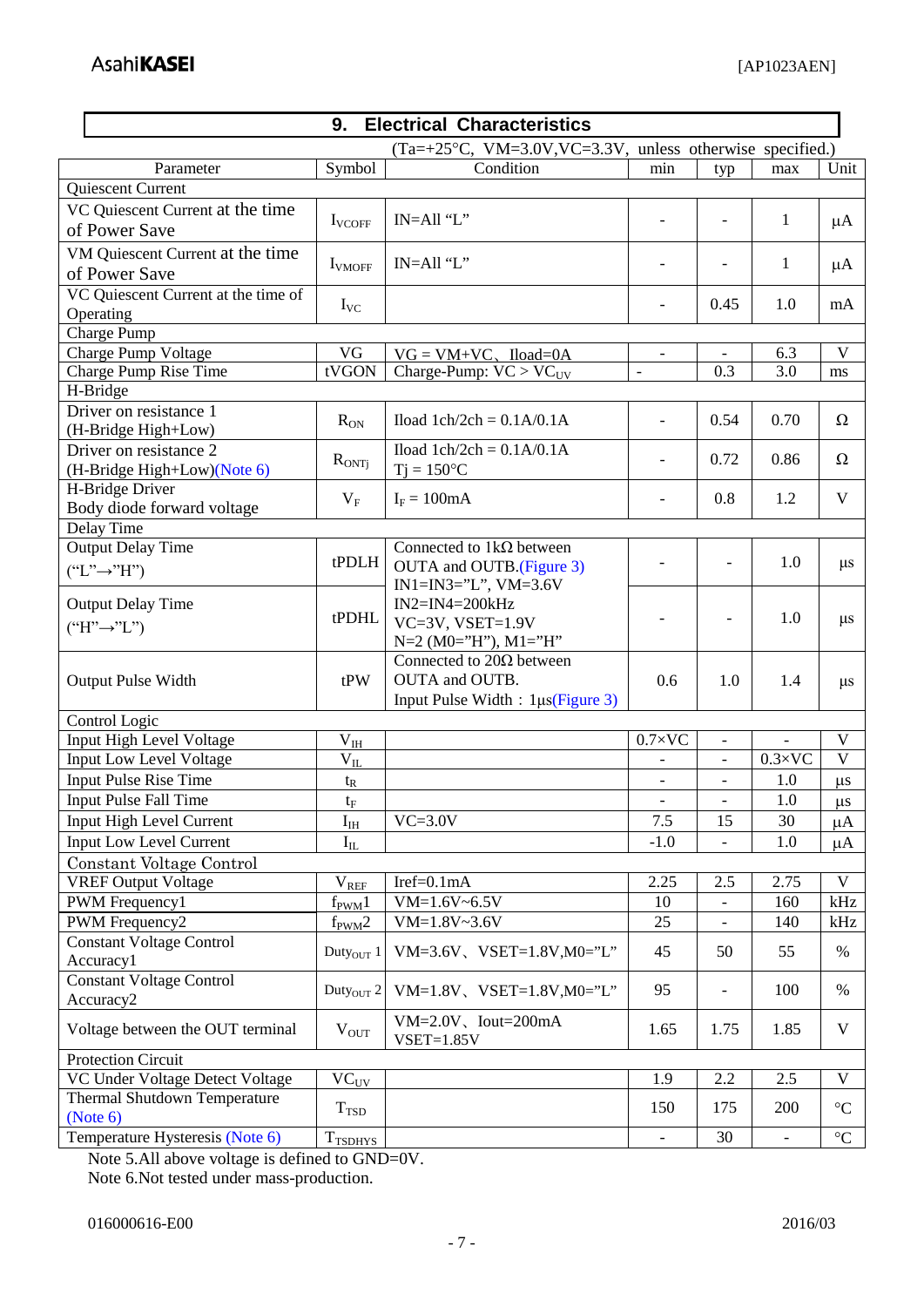

<span id="page-7-0"></span>(a) Delay Time (b) Pulse Width

Figure 3.Timmimg Chart (Delay Time, Pulse Width)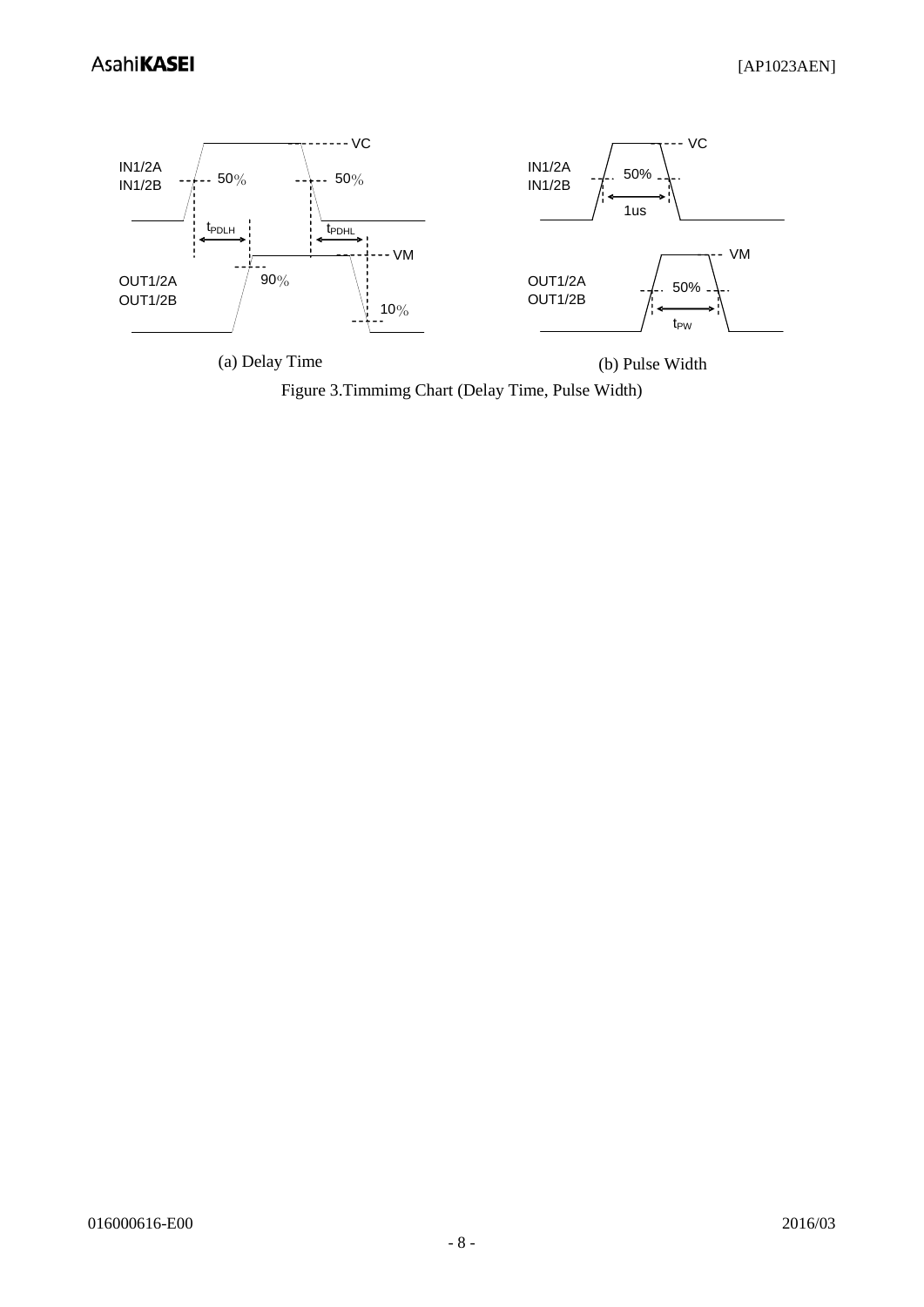# **10. Functional Descriptions**

#### <span id="page-8-1"></span><span id="page-8-0"></span>**10.1 Operation Outline**

The AP1023 can adjust the PWM duty of the output signal so that the average voltage of the H-Bridge output is about "VSET×N".

Ex. N=1, VSET =1.8V, VM=3.6V $\rightarrow$ 50% duty PWM signal Output,

H-Bridge Output average Voltage=1.8V

 $N=1$ , VSET = 1.8V, VM=1.8V $\rightarrow$ 100% duty PWM signal Output,

H-Bridge Output average Voltage=1.8V

H-Bridge Output average voltage can be hold without depending VM.

Ex.VREF $\times$ N $>$ VM $\rightarrow$ 100% duty, H-Bridge Output average Voltage=1.8V

It should be noted that this average output voltage does not include the voltage loss due to the load current and the on-resistance of the H-Bridge. Please note that different from the actual voltage applied to the load.

Calculation of Output signal duty : PWM duty =  $VSET \times N / VM$ 

Table 1.Selection of the Setting voltage magnification (N) by the M0 signal

| M0 |                                  |
|----|----------------------------------|
|    | (PWM Constant Voltage Control)   |
|    | 2 (PWM Constant Voltage Control) |

Table 2. Selection of the Input Logic by the M1 signal (Input Logic of  $M1 = "L"$  is the best in the case of a Two-phase excitation.)

| M1 | Input <sub>1</sub><br>.091C |
|----|-----------------------------|
|    | Two-phase excitation        |
|    | cieneric                    |

Table 3. M1="L"

| <b>INPUT</b> |     |                          |     |     |                          | <b>OUTPUT</b> | Mode                     |              |                    |
|--------------|-----|--------------------------|-----|-----|--------------------------|---------------|--------------------------|--------------|--------------------|
| EN           | IN1 | IN2                      | IN3 | IN4 | <b>OUT1A</b>             | <b>OUT1B</b>  | <b>OUT2A</b>             | <b>OUT2B</b> |                    |
|              |     |                          |     |     | $Hi-Z$                   | $Hi-Z$        | $Hi-Z$                   | $Hi-Z$       | Power Save(Note 7) |
| Η            | ட   | $\overline{\phantom{0}}$ |     |     |                          | H(PWM)        | $\overline{\phantom{a}}$ |              | CCW(Reverse)       |
| Н            | H   | $\overline{\phantom{0}}$ |     |     | H(PWM)                   |               | $\overline{\phantom{0}}$ |              | CW(Forward)        |
| H            |     |                          |     |     | $\overline{\phantom{a}}$ |               |                          | H(PWM)       | CCW(Reverse)       |
| Η            |     | Η                        |     |     | ۰                        |               | H(PWM)                   |              | CW(Forward)        |

Table 4. M1="H"

| <b>INPUT</b> |     |                          |                          |                          |                          | <b>OUTPUT</b> |              |                          |                    |
|--------------|-----|--------------------------|--------------------------|--------------------------|--------------------------|---------------|--------------|--------------------------|--------------------|
| EN           | IN1 | IN2                      | IN3                      | IN4                      | OUT1A                    | <b>OUT1B</b>  | <b>OUT2A</b> | OUT2B                    | Mode               |
| L            |     |                          | $\overline{\phantom{0}}$ |                          | $Hi-Z$                   | $Hi-Z$        | $Hi-Z$       | $Hi-Z$                   | Power Save(Note 7) |
| H            |     |                          | $\overline{\phantom{0}}$ |                          |                          |               |              | $\overline{\phantom{a}}$ | <b>Brake</b>       |
| H            | H   | L                        | $\overline{\phantom{0}}$ | $\overline{\phantom{0}}$ | H(PWM)                   |               |              | $\overline{\phantom{a}}$ | CW(Forward)        |
| H            | L   | H                        | $\overline{\phantom{a}}$ |                          | L                        | H(PWM)        |              | $\overline{\phantom{a}}$ | CCW(Reverse)       |
| H            | H   | H                        | $\overline{\phantom{0}}$ |                          | $Hi-Z$                   | $Hi-Z$        |              | $\overline{\phantom{a}}$ | Standby            |
| H            |     | $\overline{\phantom{0}}$ |                          |                          | $\overline{\phantom{0}}$ |               |              | L                        | <b>Brake</b>       |
| H            | -   | -                        | H                        |                          | $\overline{\phantom{0}}$ |               | H(PWM)       |                          | CW(Forward)        |
| H            |     | -                        |                          | H                        | $\overline{\phantom{a}}$ |               |              | H(PWM)                   | CCW(Reverse)       |
| H            |     |                          | Η                        | H                        |                          |               | $Hi-Z$       | $Hi-Z$                   | Standby            |

<span id="page-8-3"></span><span id="page-8-2"></span>Note 7. Charge Pump block and TSD, UVLO don't operate at the Power Save.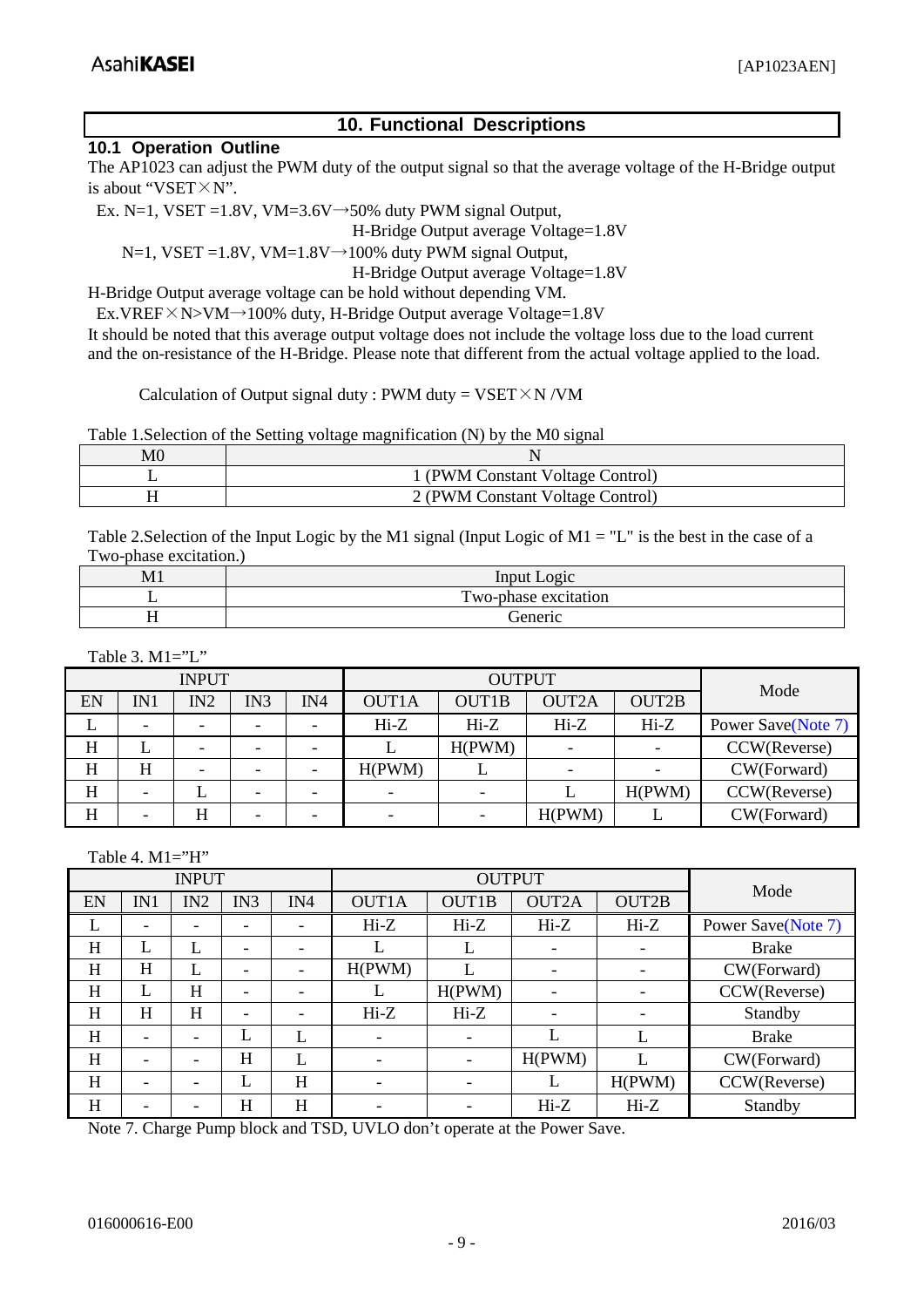# **10.2 Motor Driver Block Configuration**

The N-ch LDMOS FET of the output stage is layout on both sides of the high-side and low-side, and therefore the AP1023 possible to be housed in a small package.

Hi-side FET is driven by VG. "VG=VM+VC" is generated by Charge-Pump. Lo-side FET is driven by VC.



Figure 4.Driver Block Equivalent circuit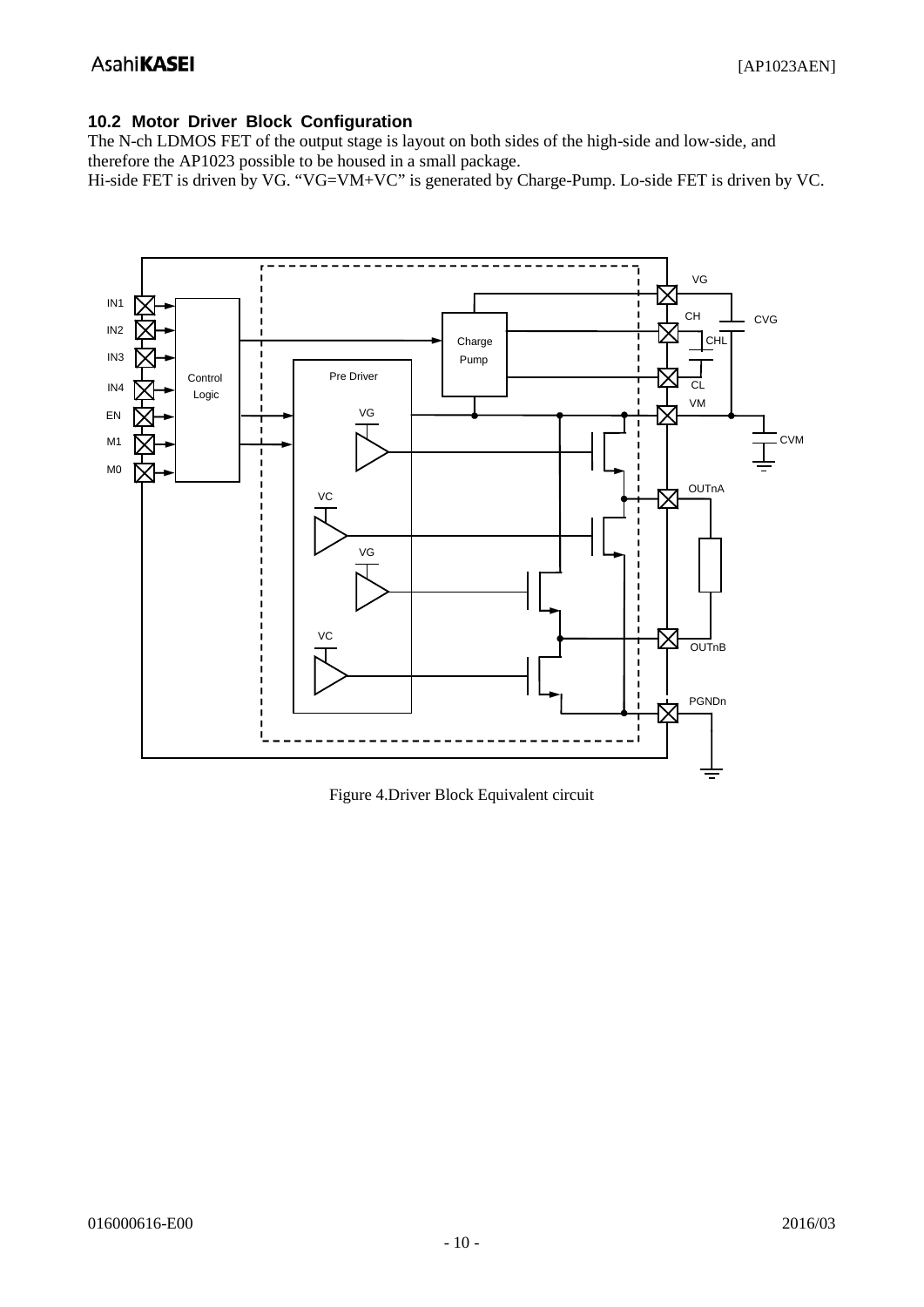# <span id="page-10-0"></span>**10.3 Protection Circuits**

・Under Voltage Lockout(UVLO) If VC voltage is lower than 2.2V (typ.) at the starting, the H-Bridge output is the Hi-Z.

・Thermal Shutdown(TSD)

When the internal temperature of the IC reaches the specified temperature ( $T_{\text{TSD}}(\text{min})=150^{\circ}\text{C}$ ), and the H-Bridge driver outputs Hi-Z. When the internal temperature after the detection is lowered about 30 $^{\circ}$ C (T<sub>TSDHYS</sub>), drivers will start the operation.

Restart Temperature  $= T_{TSD} - T_{TSDHYS}$ 







Figure 6. Protection Circuits Timing Chart

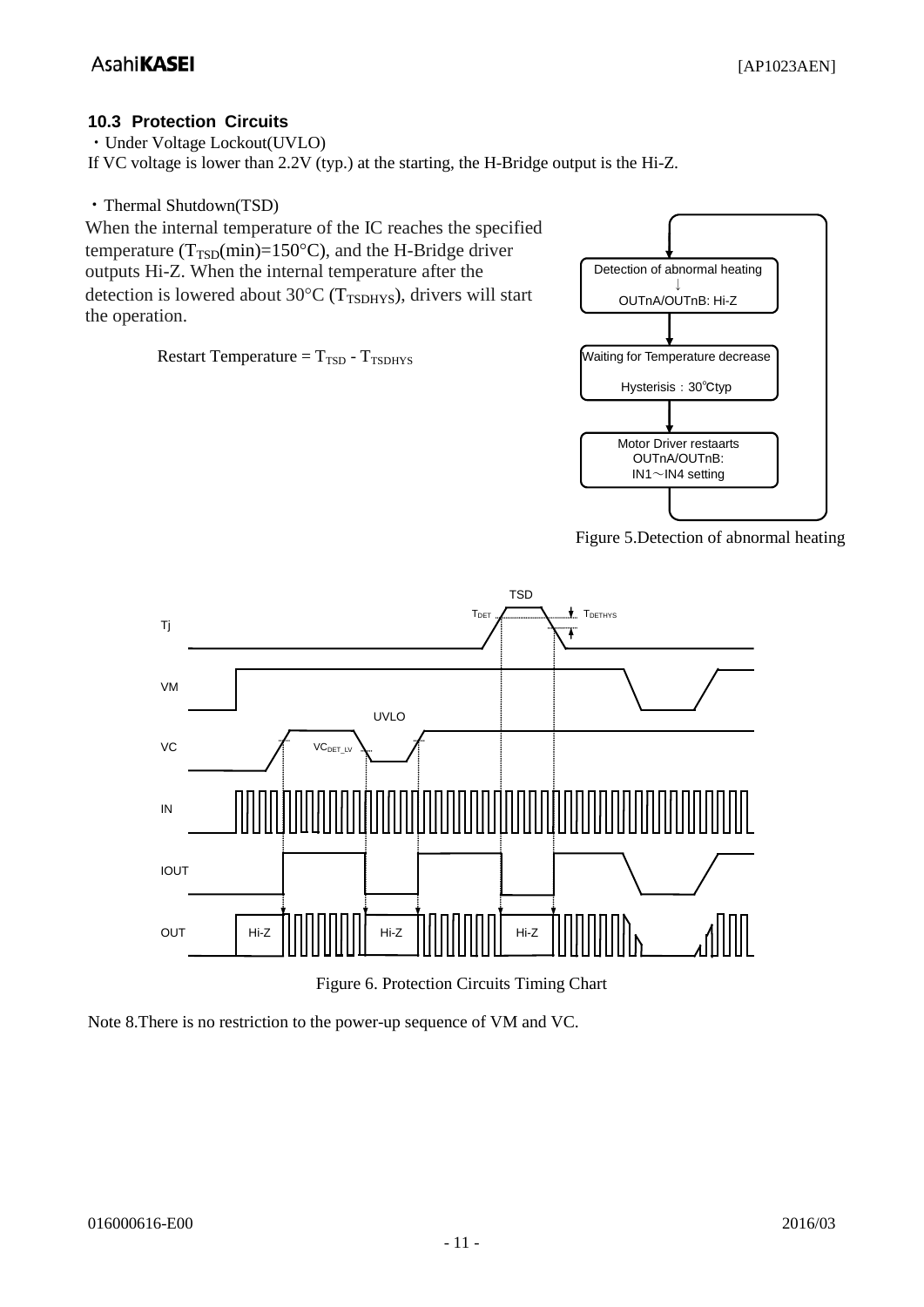# **11. Recommended External Circuits**

#### <span id="page-11-1"></span><span id="page-11-0"></span>**■Recommended External Circuits**

・Driving Stepper Motor(External VREF)



・Driving DC Motor(External VREF)



・Driving Stepper Motor(Internal VREF)



Figure 7.Recommended External Circuits

| Table 5. Parts List |       |         |                          |  |  |  |  |
|---------------------|-------|---------|--------------------------|--|--|--|--|
| Item                | Value | Unit    | <b>Note</b>              |  |  |  |  |
| CVM1                | 22    | $\mu$ F | stabilization capacitors |  |  |  |  |
| CVM <sub>2</sub>    | 1.0   | $\mu$ F | de-coupling capacitor    |  |  |  |  |
| <b>CVC</b>          | 0.1   | $\mu$ F |                          |  |  |  |  |
| <b>CHL</b>          | 0.1   | $\mu$ F |                          |  |  |  |  |
| <b>CVG</b>          | 0.1   | $\mu$ F |                          |  |  |  |  |
| <b>CVR</b>          | 0.1   | $\mu$ F |                          |  |  |  |  |
| <b>CVS</b>          | 100   | pF      |                          |  |  |  |  |
| <b>COUT</b>         | 0.1   | $\mu$ F |                          |  |  |  |  |
| R1                  | 130k  | ohm     | $R1 + R2 \ge 50k \Omega$ |  |  |  |  |
| R <sub>2</sub>      | 370k  | ohm     |                          |  |  |  |  |

Note 9.Above values are examples. Please choose appropriate external components for your system board. Note 10.Capacitance of CVM and CVC should be determined in consideration of the load current profile, the load capacitance, the line resistance and etc. of the actual system board.

Note 11.Please layout the large ground plane on the PCB.

Note 12.Exposed Pad (heat sink) is common to the ground terminal. Please connect it to the ground of the PCB.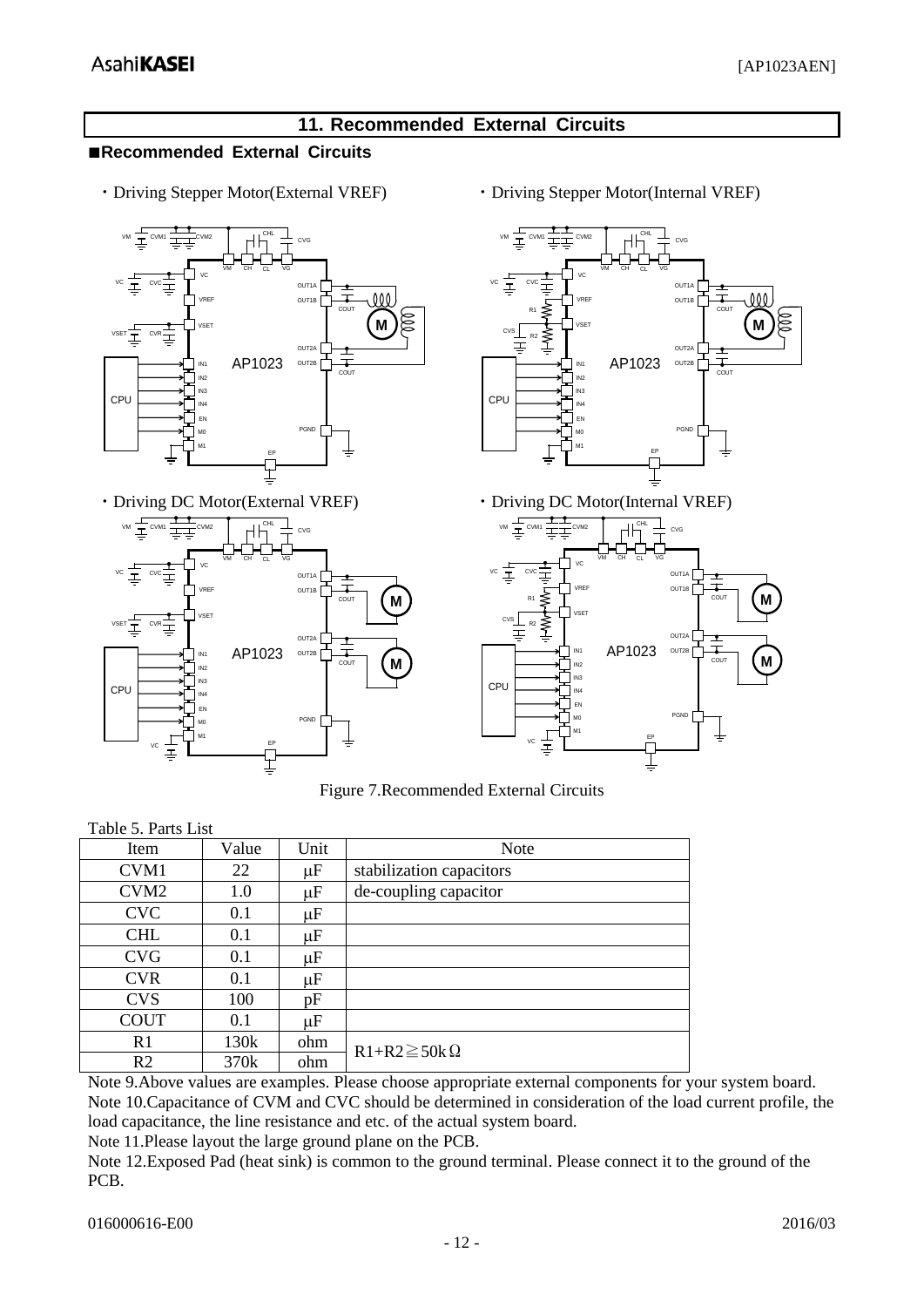## **12. Package**

# <span id="page-12-1"></span><span id="page-12-0"></span>**■Outline Dimensions**

・24-pin QFN (Unit : mm)



#### <span id="page-12-2"></span>**■Recommended Land Pattern**



#### <span id="page-12-3"></span>**■Marking**



- (1) 1pin Indication
- (2) Market No.
- (3) Year code (last digit)
- (4) Week code
-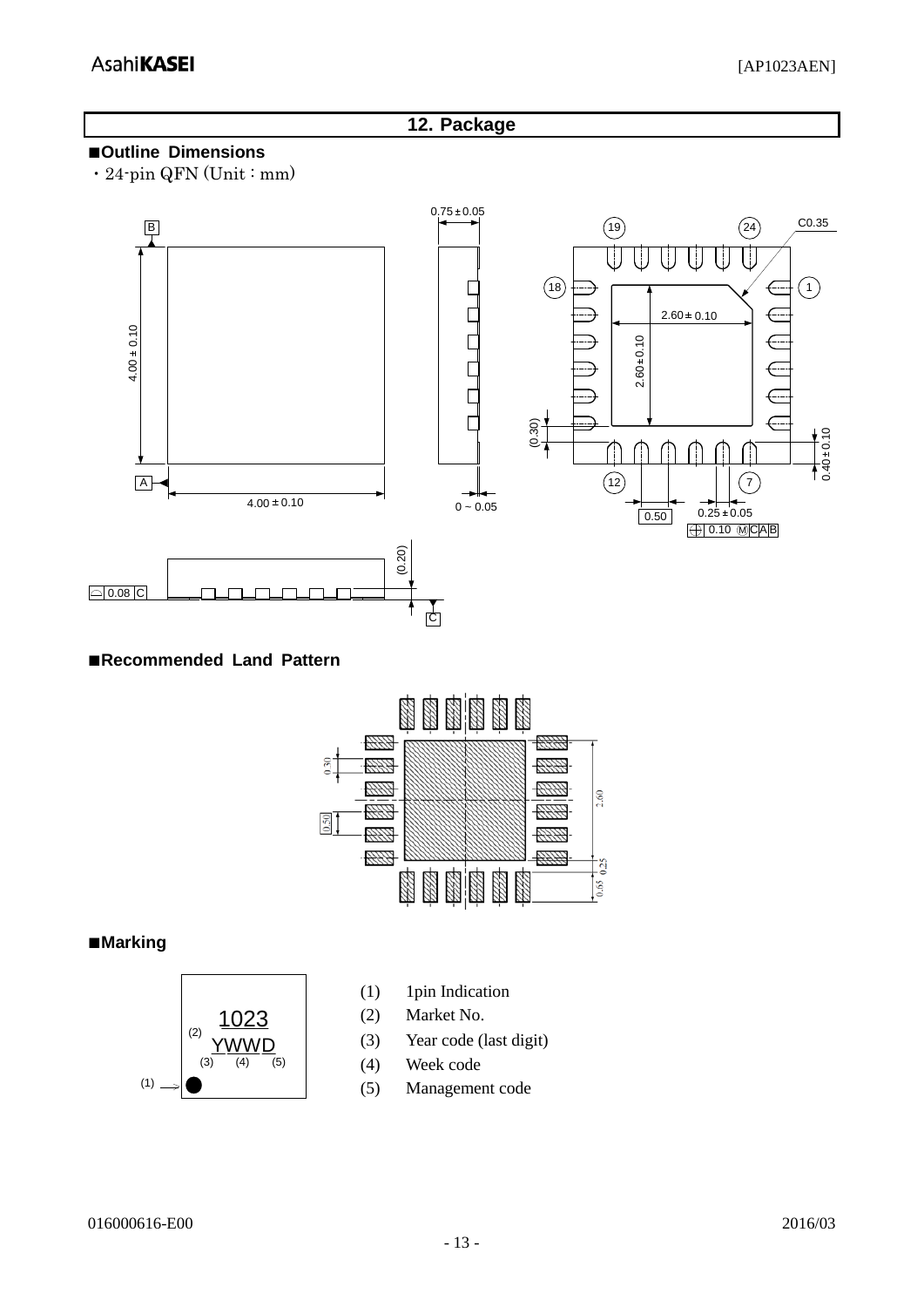$\overline{\phantom{a}}$ 

<span id="page-13-0"></span>

| 13. Revise History |  |  |  |  |  |  |
|--------------------|--|--|--|--|--|--|
|                    |  |  |  |  |  |  |
| $\sim$             |  |  |  |  |  |  |

| Date<br>(YY/MM/DD) | Revision | Page                     | Contents             |
|--------------------|----------|--------------------------|----------------------|
| 16/03/24           | 00       | $\overline{\phantom{0}}$ | <b>First Edition</b> |